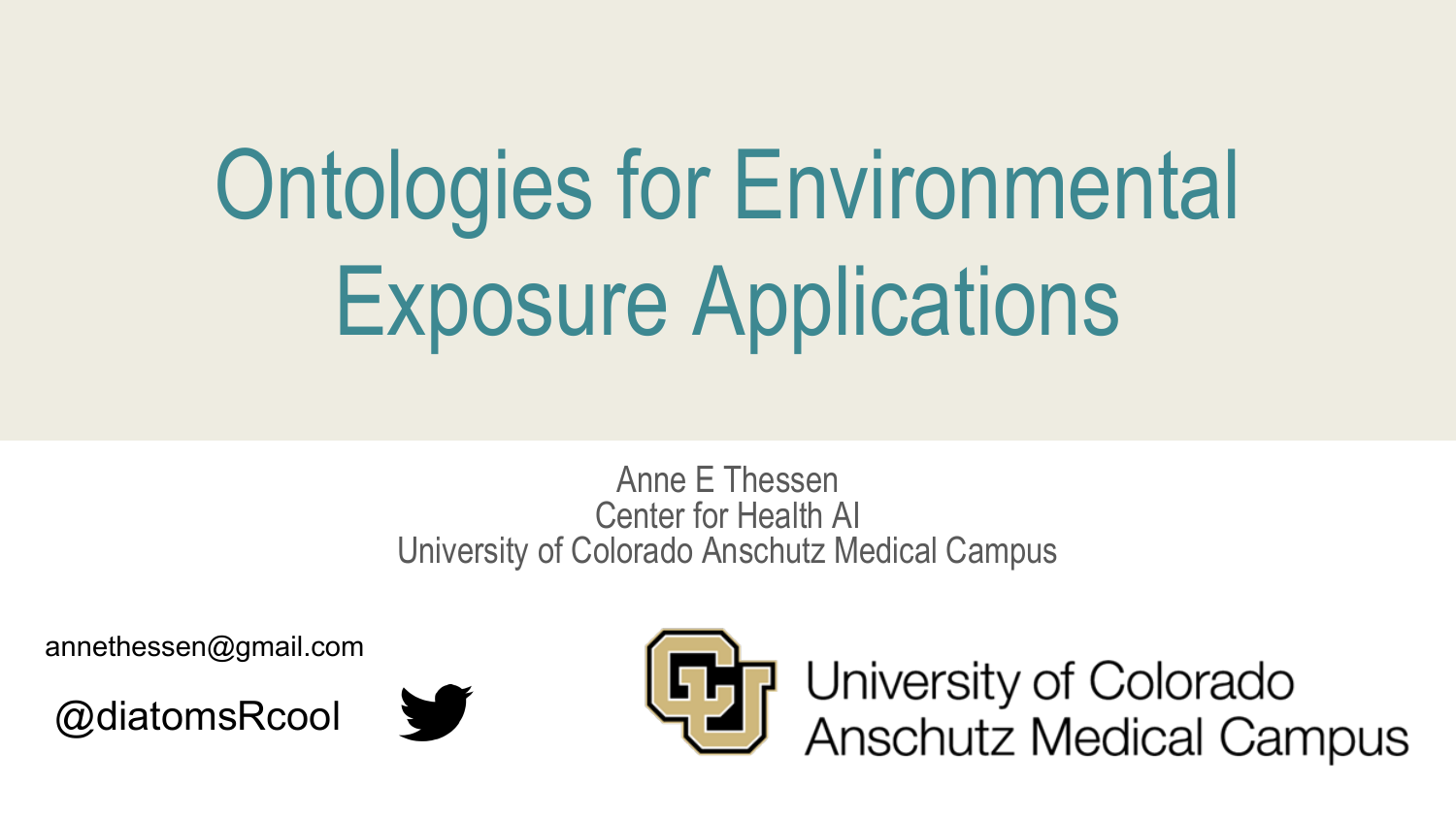# Environmental Exposures Modeling with ExO

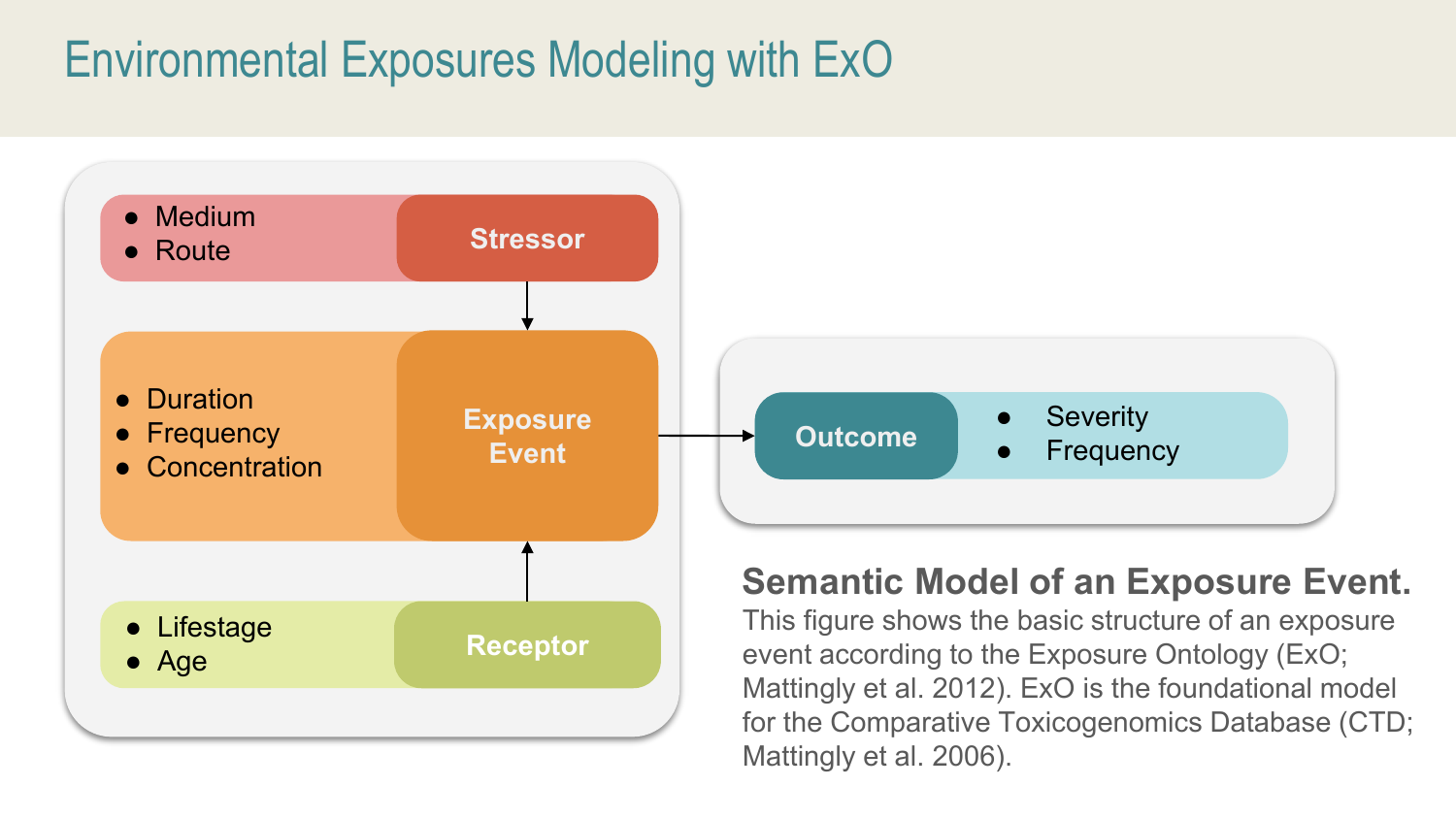# Environmental Exposures Modeling with ExO - Example

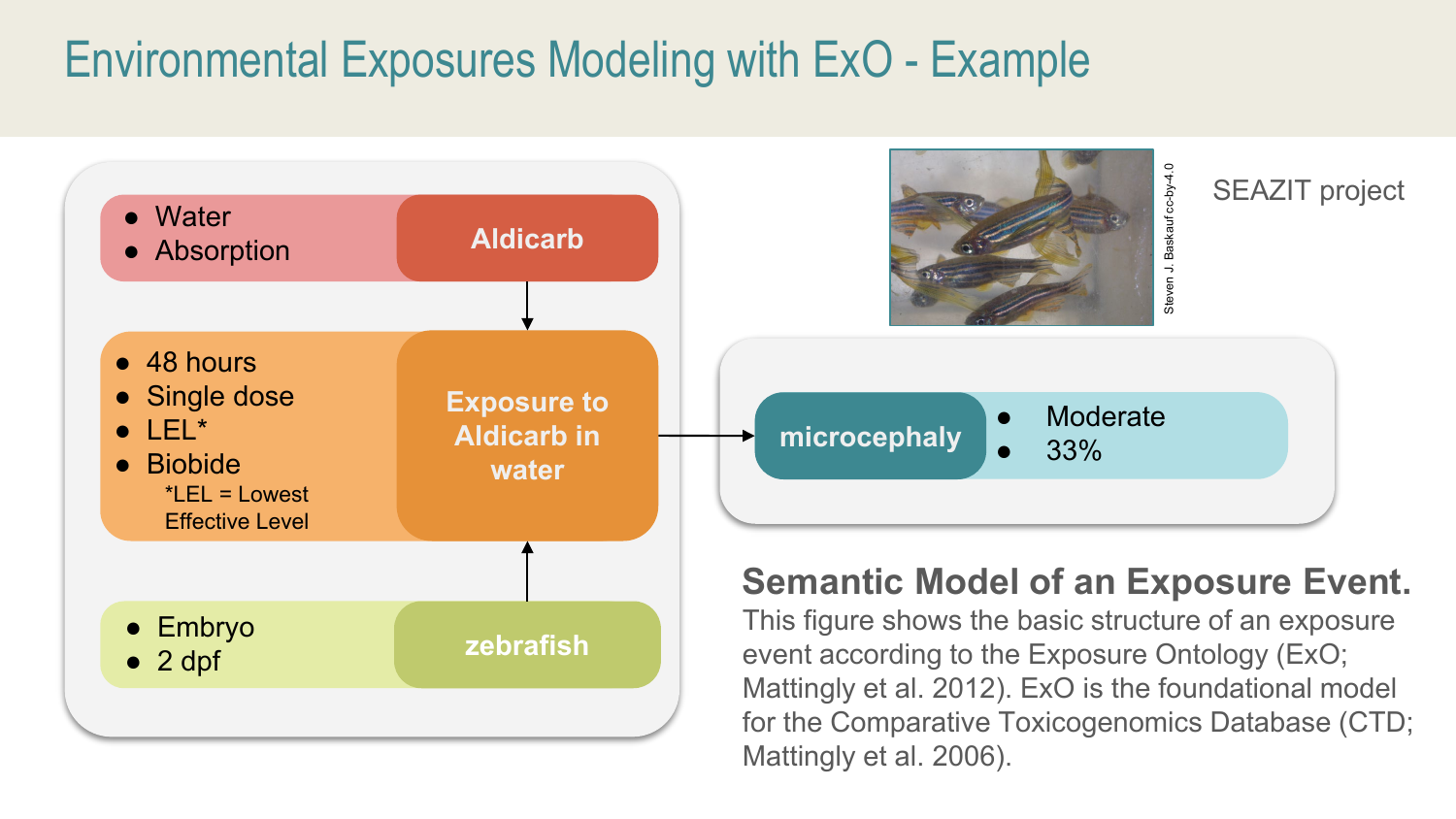

- Environment Ontology (EnvO)
	- Environmental materials
	- Biomes
	- Manufactured products
	- Geographic features
- **CheBI**
- **NCBITaxon**
- Medical Action Ontology (MAxO)
- **FOODON**
- NCIt
- Neurobehavior Ontology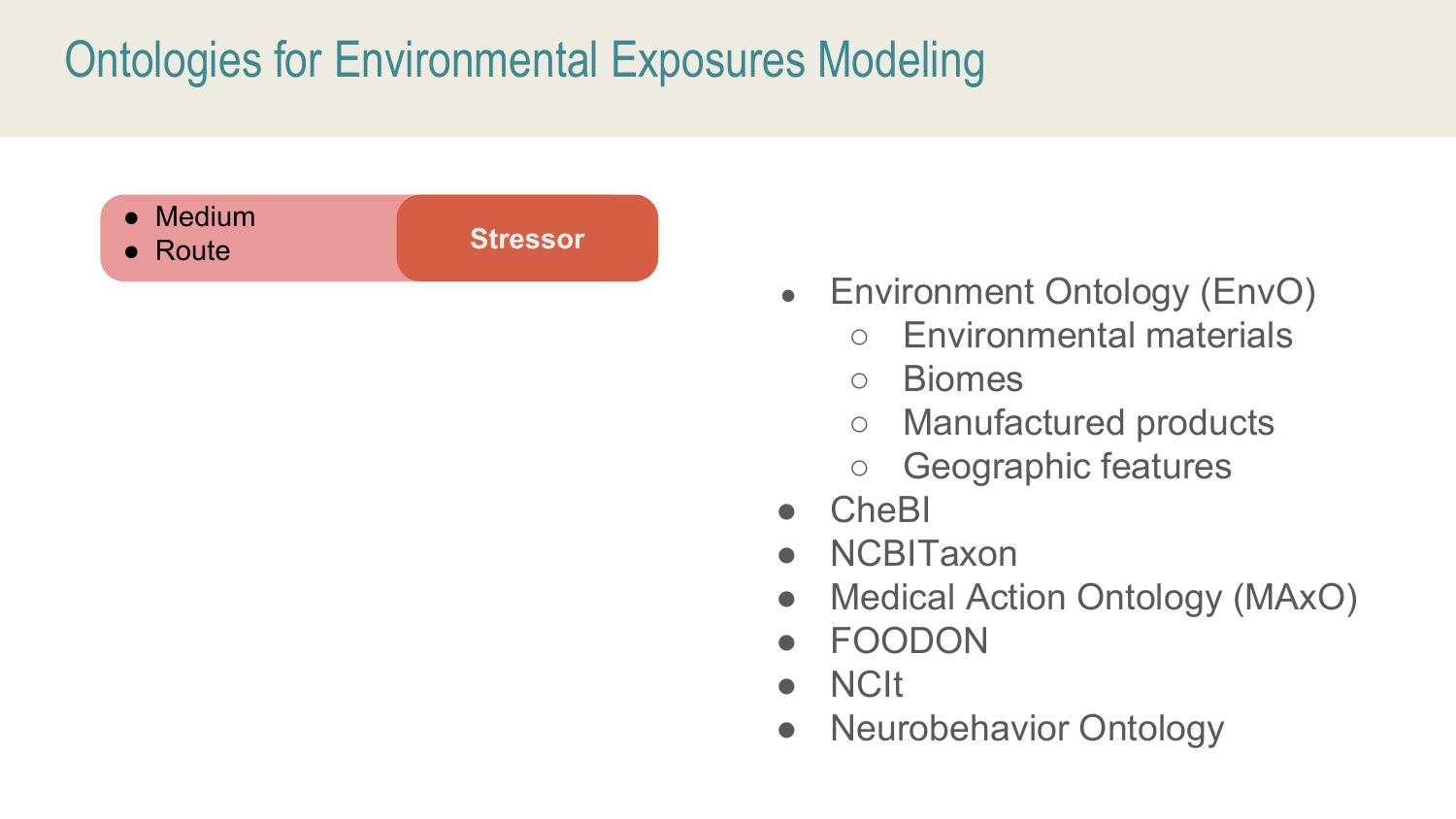

- NCBITaxon
- Anatomy ontologies
	- UBERON
	- Tons of taxon-specific ontologies
- **Gene Ontology**
- Cell Ontology

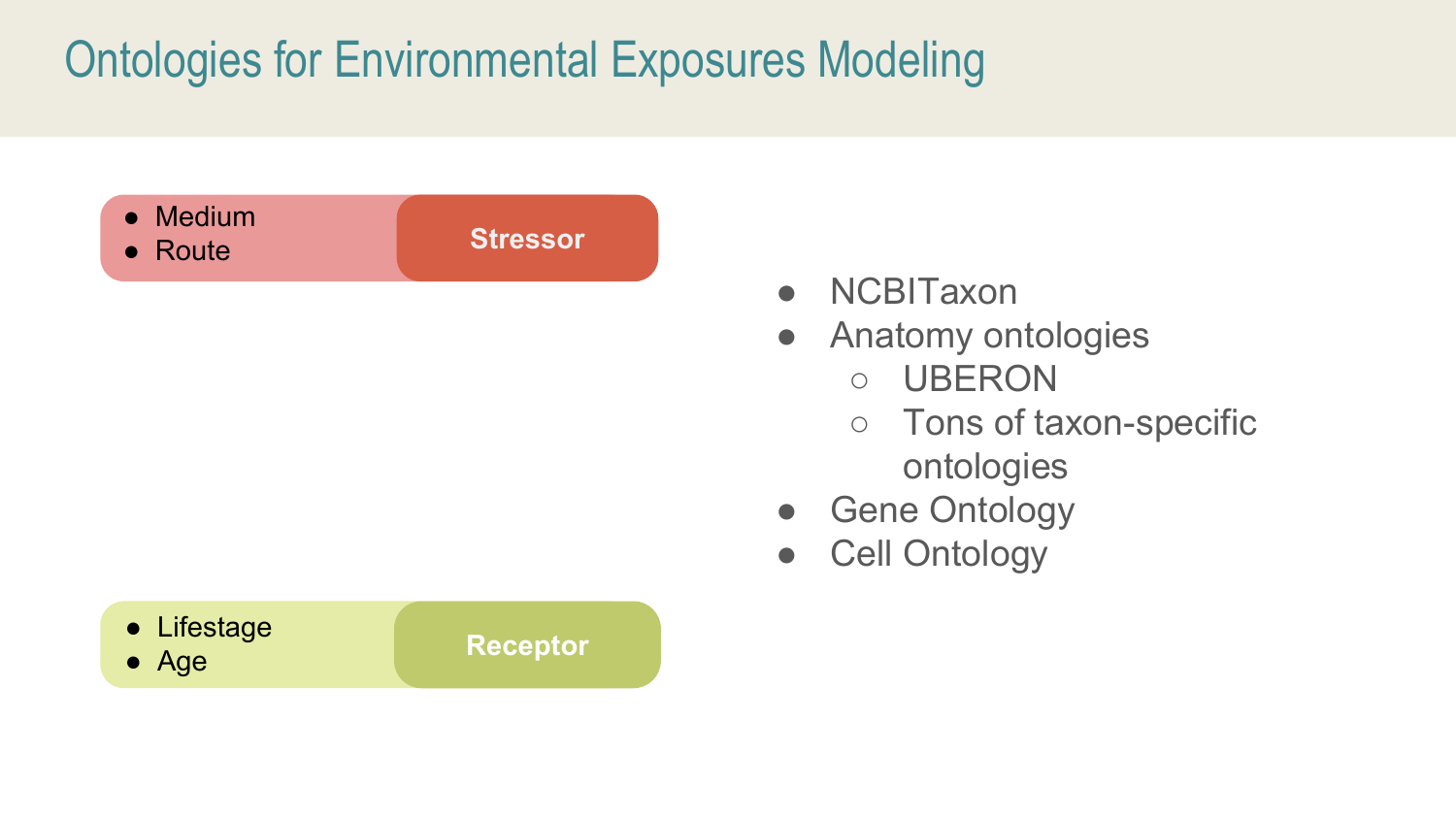

● ECTO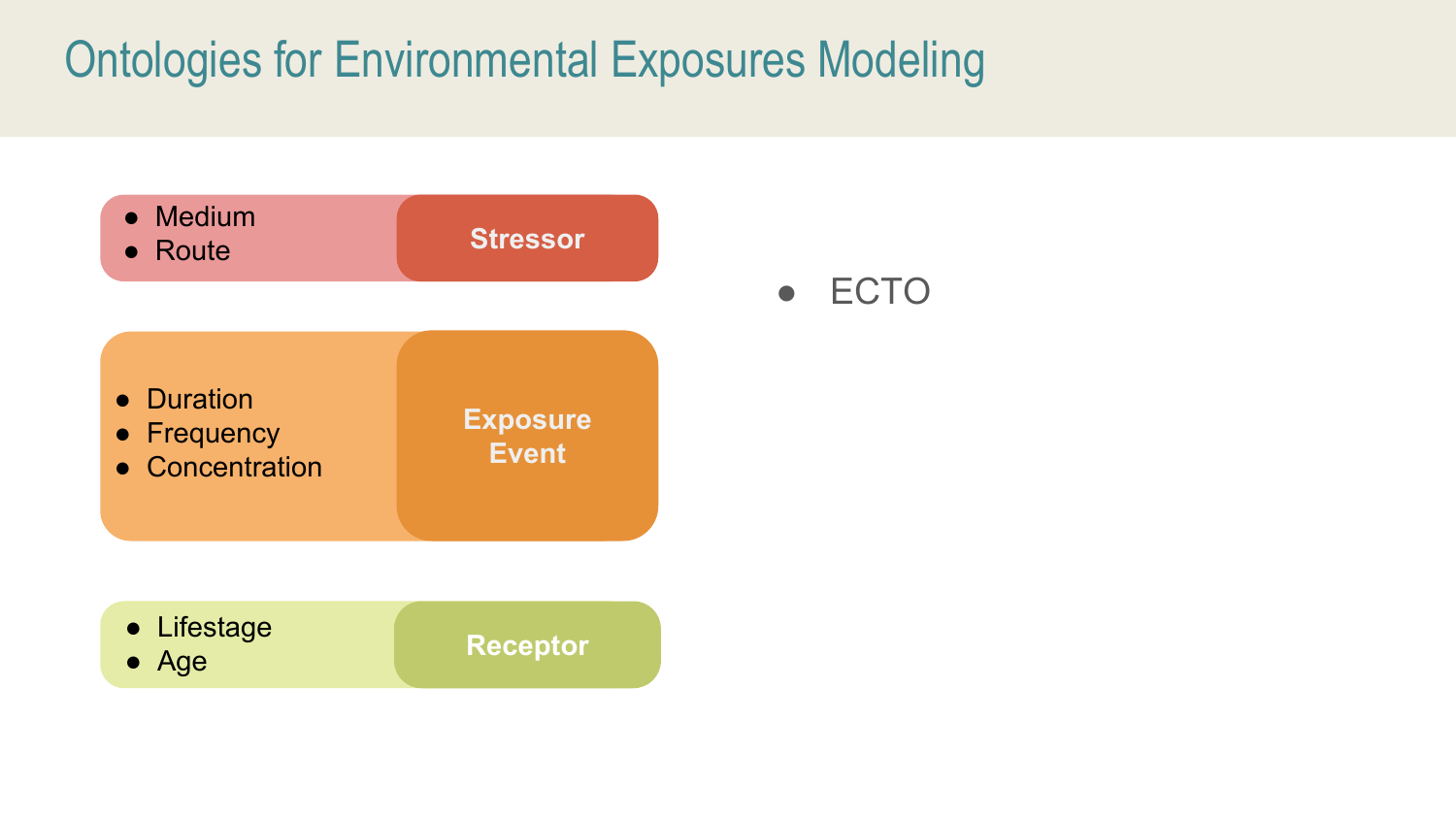# ECTO: Environmental conditions, treatments and exposures

- **Exposure event** 
	- Exposure to Aldicarb
		- **Exposure to Aldicarb in water** 
			- Exposure to Aldicarb in water via ingestion

Exposure event from ExO

![](_page_6_Figure_6.jpeg)

*exposure event and (has\_exposure\_stimulus some Aldicarb) and (has\_exposure\_medium some water)*

![](_page_6_Picture_8.jpeg)

Aldicarb from CHEBI (stressor) **Water from ENVO** (medium)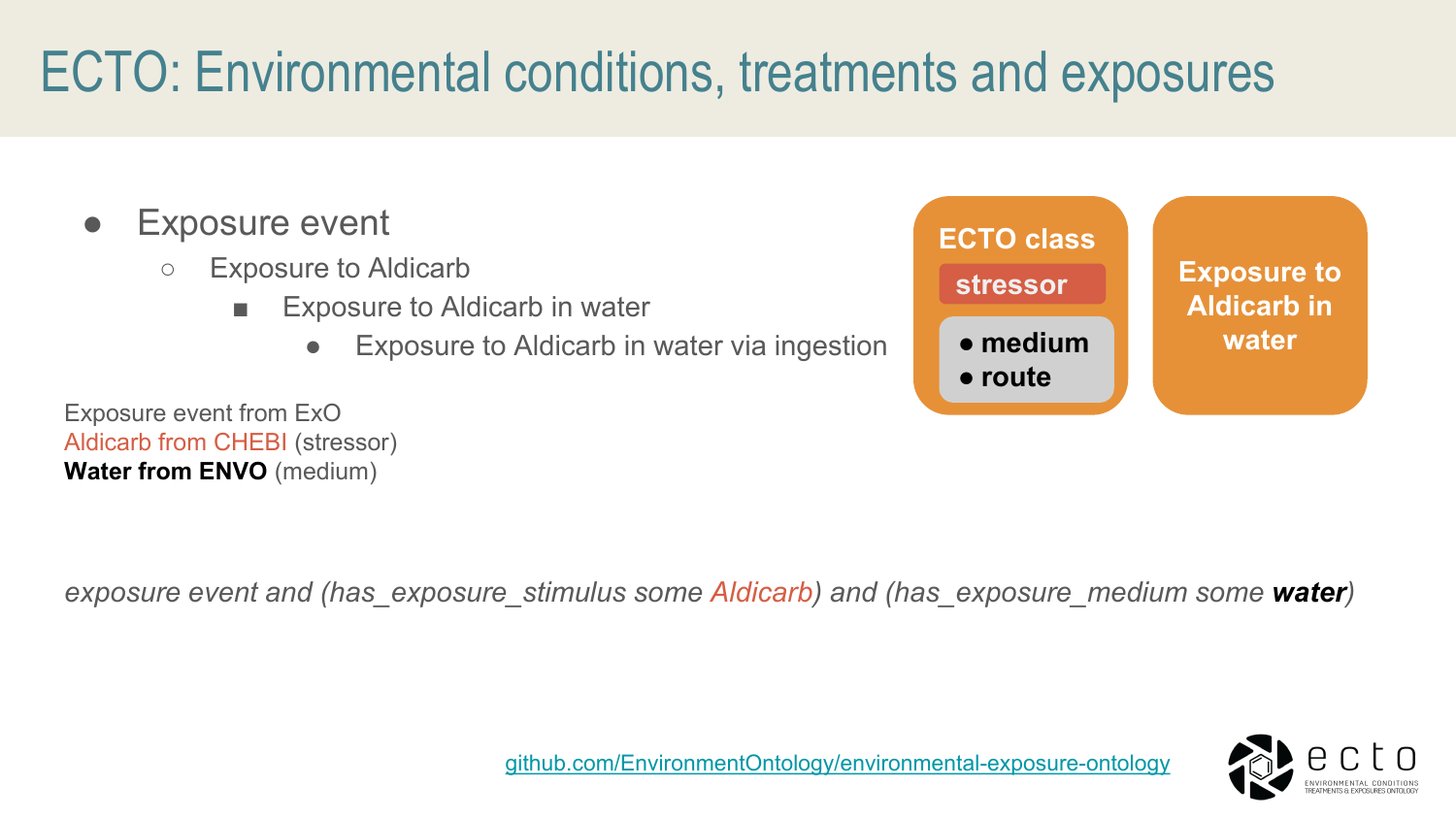![](_page_7_Figure_1.jpeg)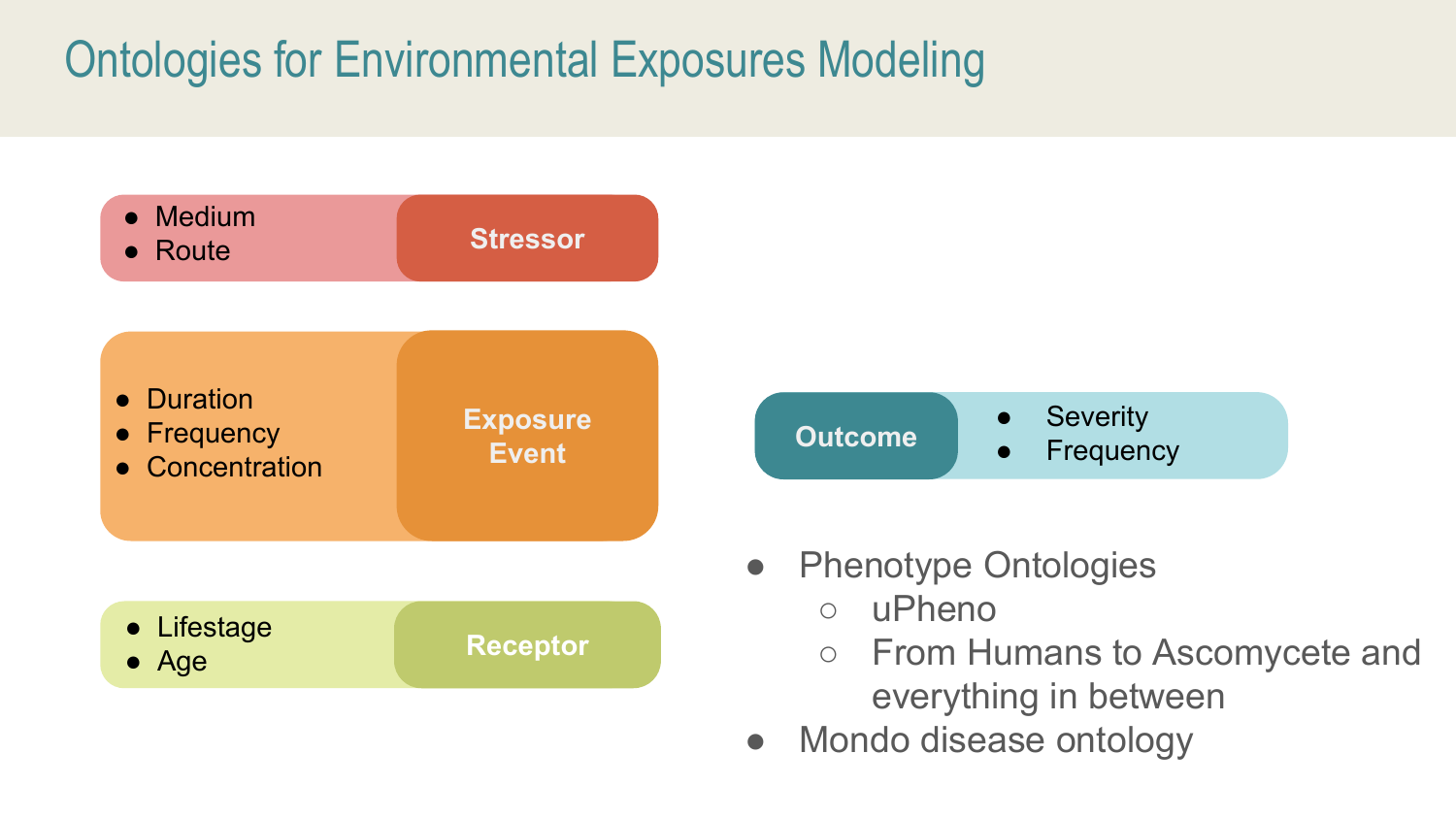# How Can A Knowledge Graph Help?

- Integrating data across species
- Fuzzy matching
- Rare disease diagnostics
- Make inferences about humans

![](_page_8_Picture_5.jpeg)

![](_page_8_Figure_6.jpeg)

doi.org/10.1093/nar/gkz997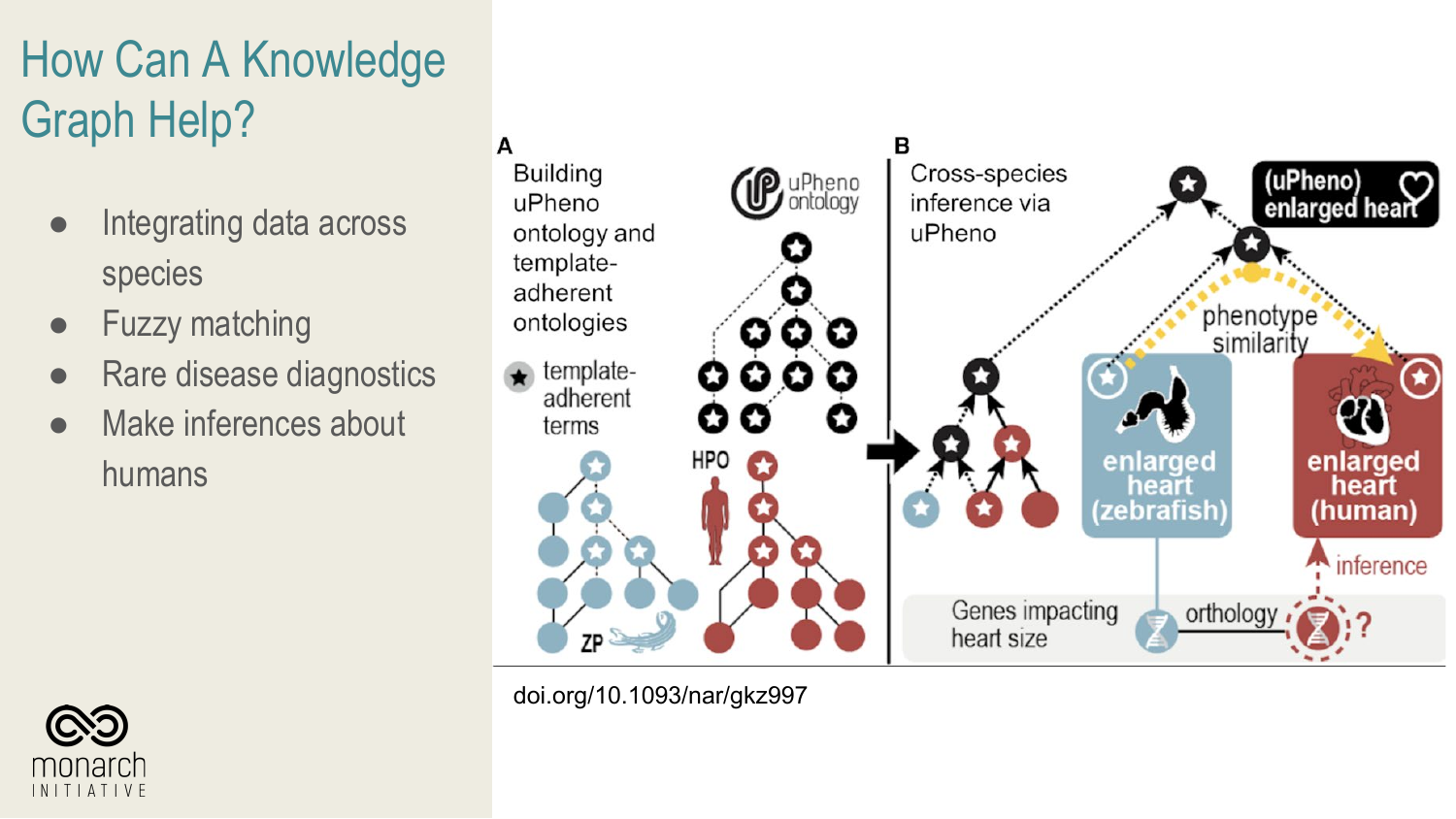![](_page_9_Figure_1.jpeg)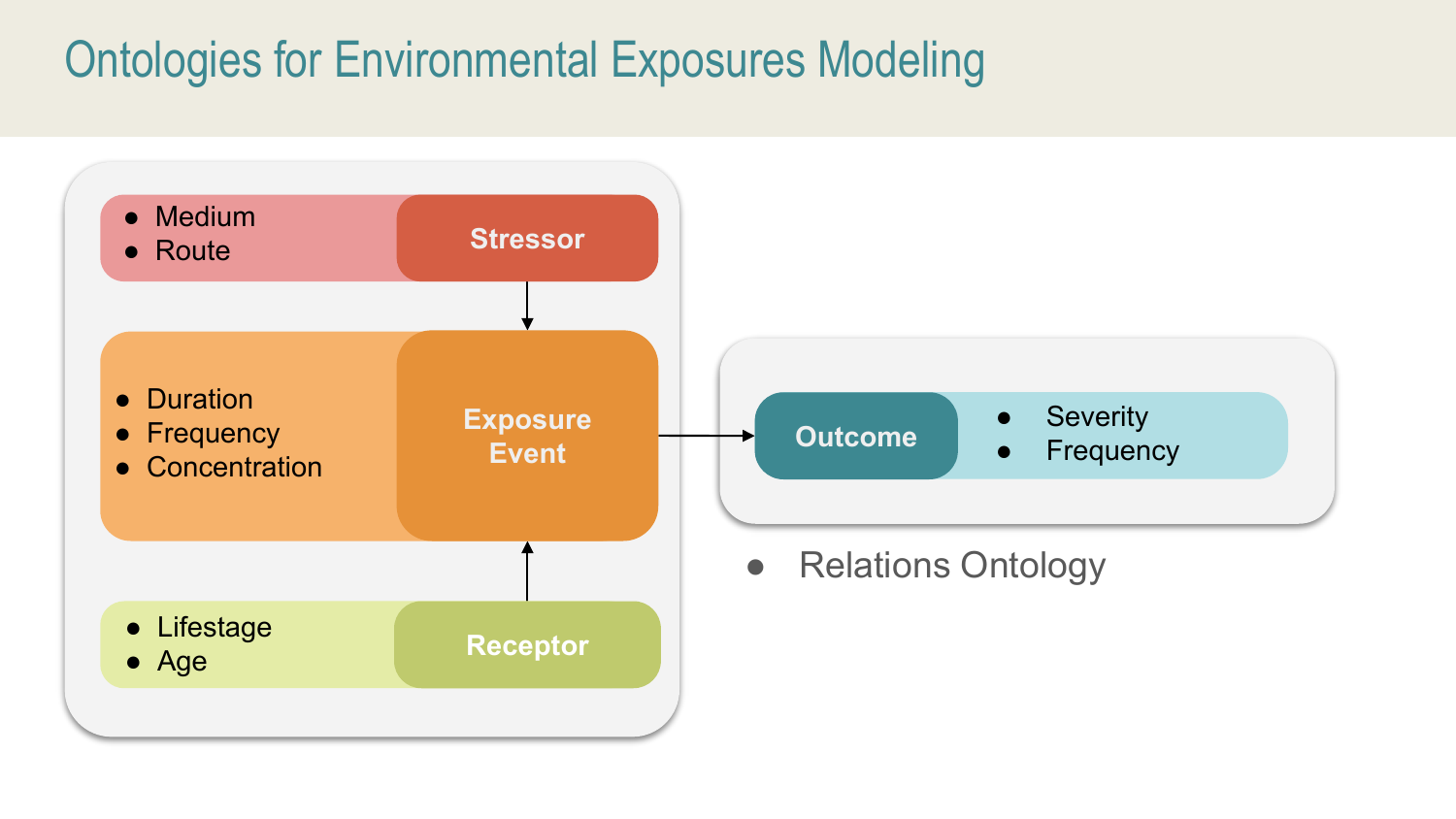#### Integration with the Monarch Knowledge Graph

![](_page_10_Picture_1.jpeg)

![](_page_10_Figure_2.jpeg)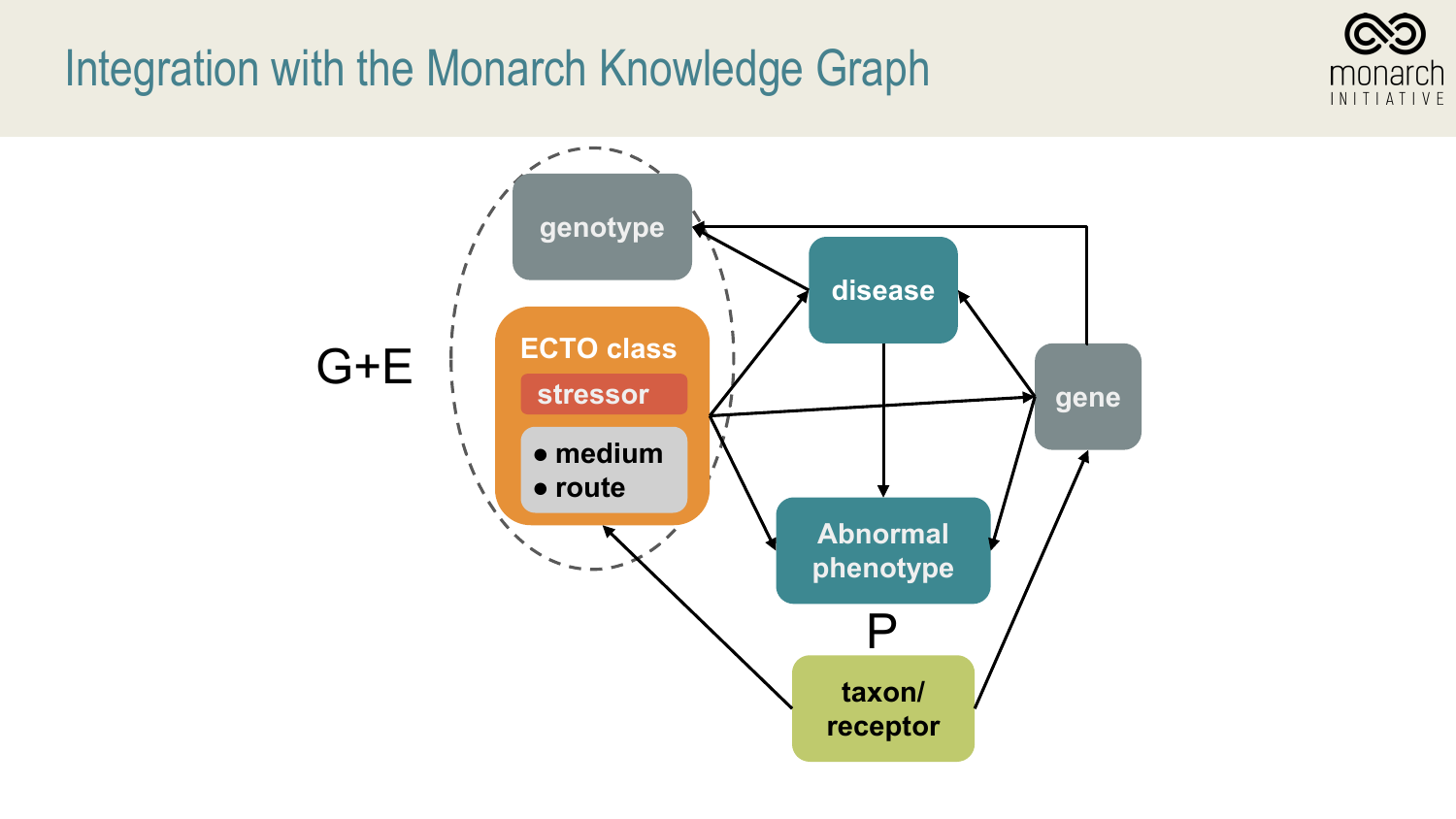## Integration with the Monarch Knowledge Graph

![](_page_11_Picture_1.jpeg)

![](_page_11_Figure_2.jpeg)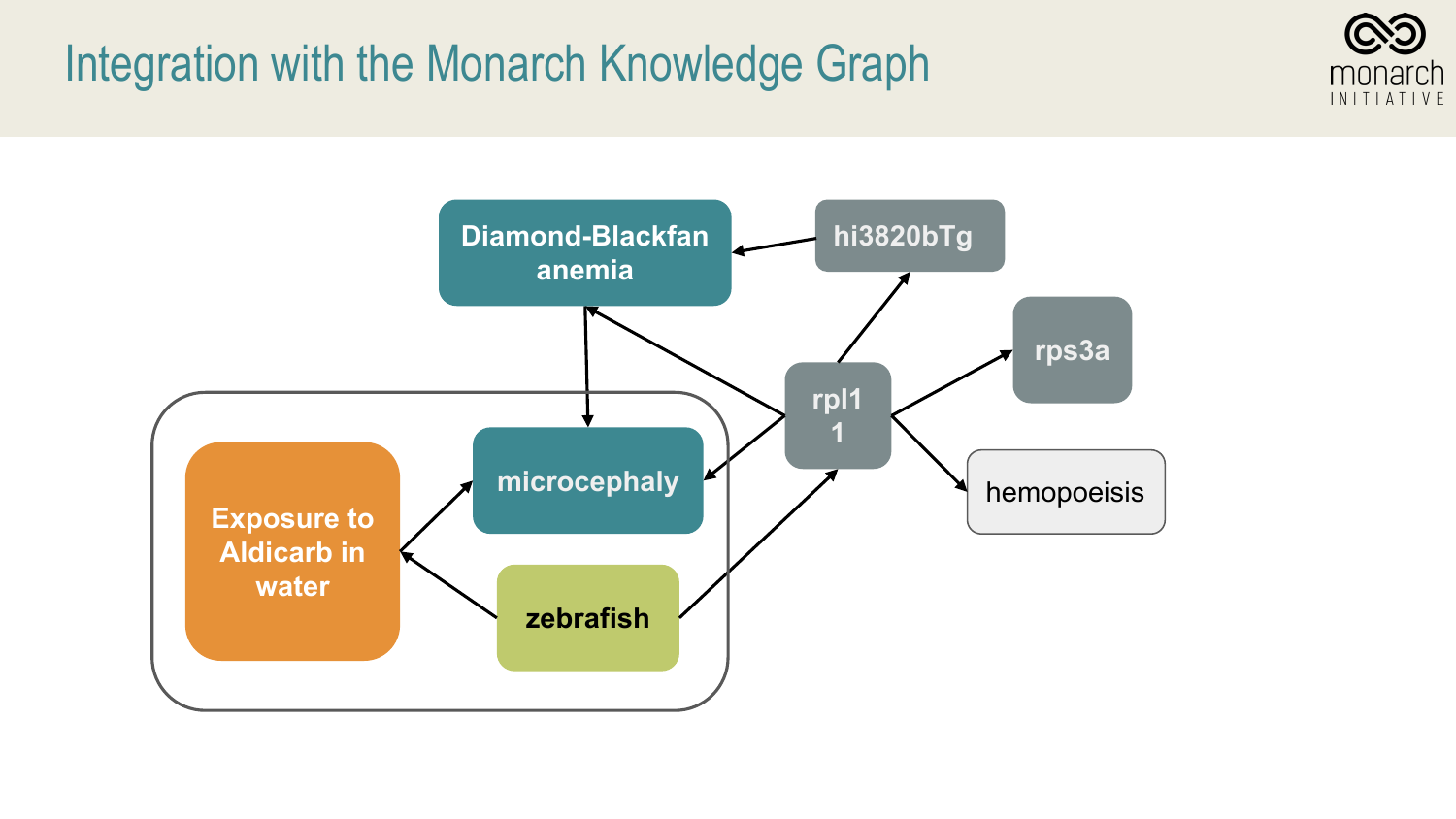# Integration Using Related Ontologies

![](_page_12_Figure_1.jpeg)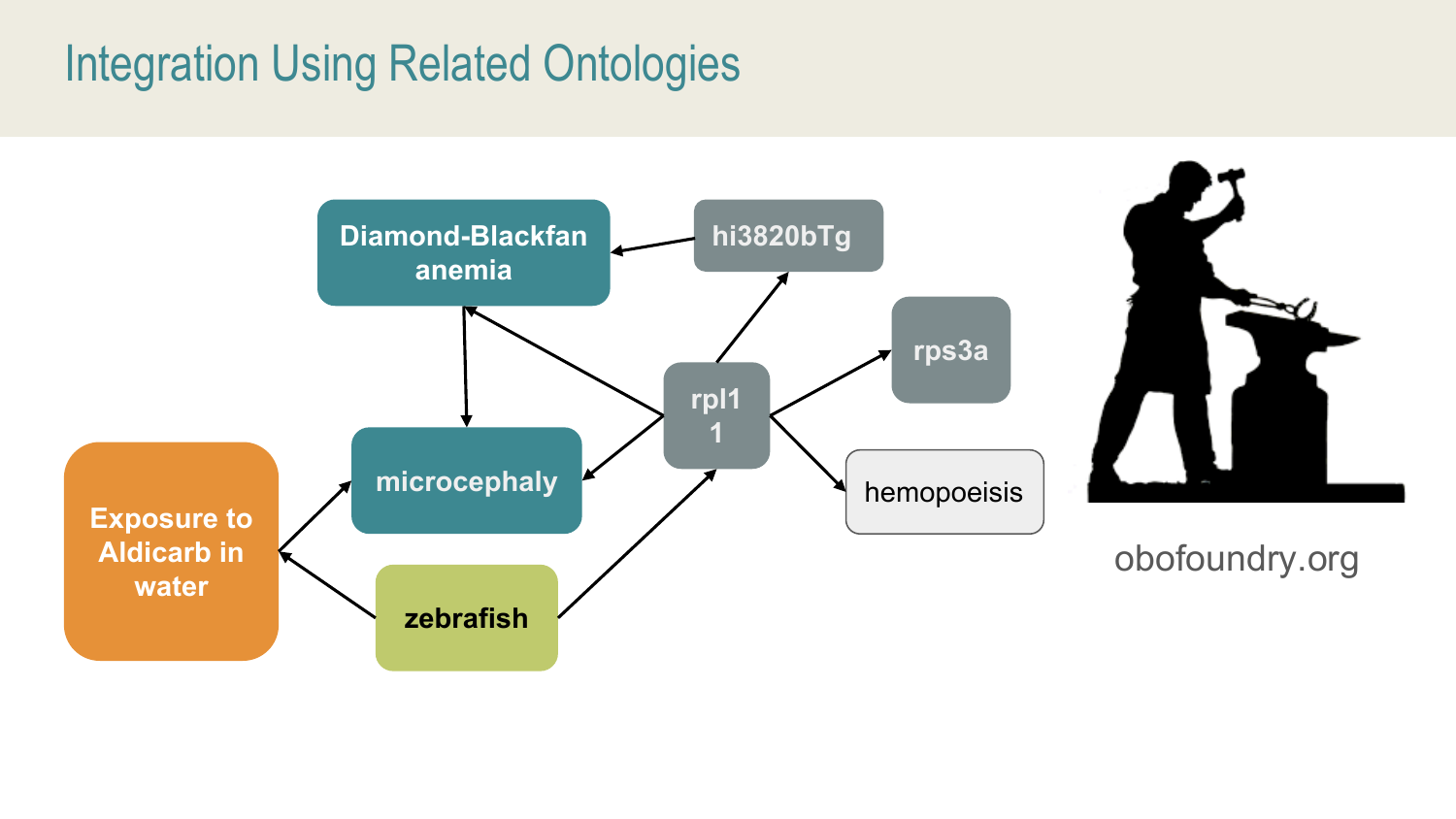# What is the Monarch Knowledge Graph?

- monarchinitiative.org
- Integrator of cross species genotype -phenotype data
- OWL and DOS-DP
- Uses OBO Foundry

ontologies

obofoundry.org

![](_page_13_Picture_7.jpeg)

![](_page_13_Picture_8.jpeg)

![](_page_13_Figure_9.jpeg)

doi.org/10.1093/nar/gkz997 doi.org/10.1093/nar/gkz997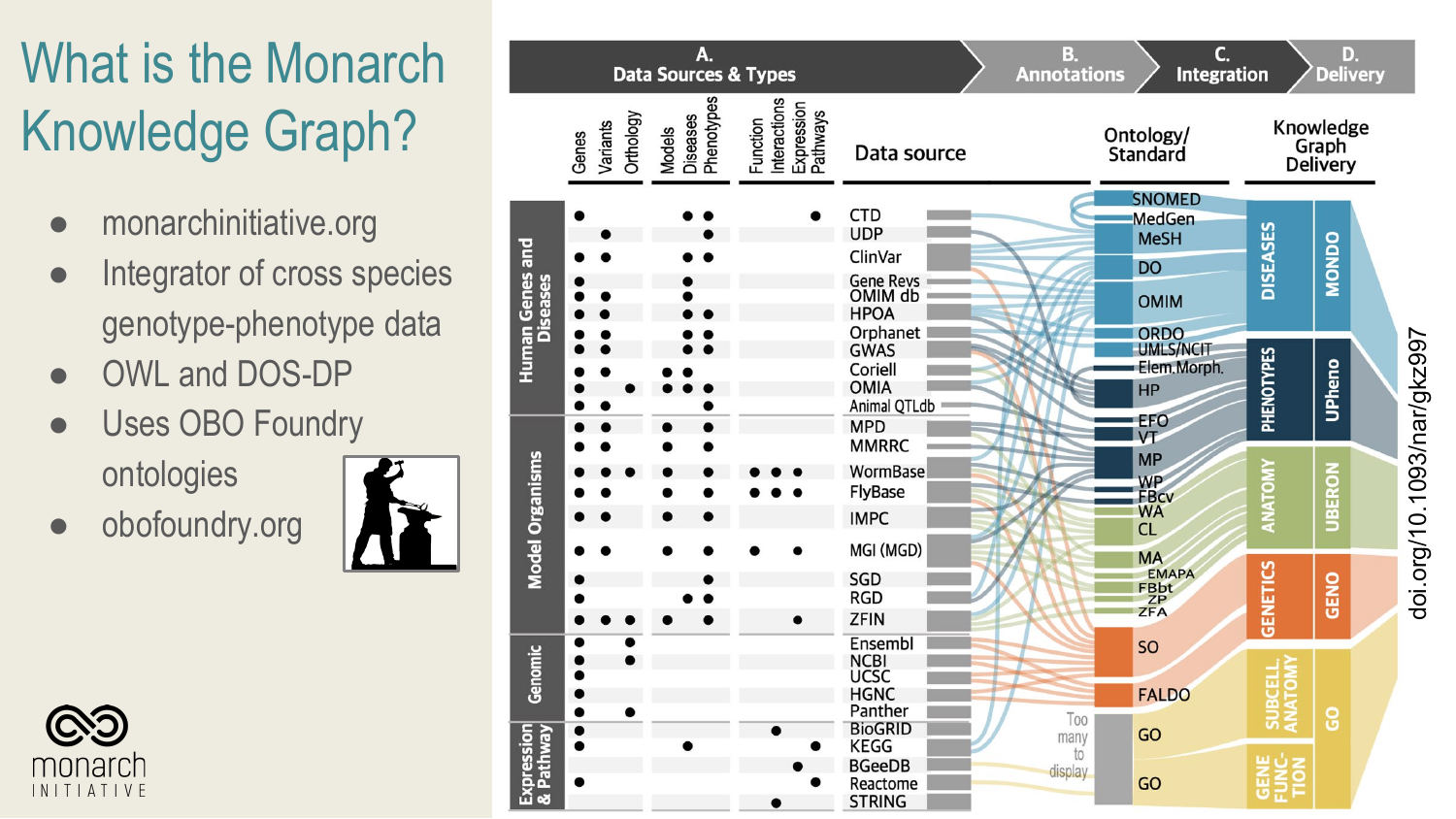# OBO Foundry is not the Only Source for Ontologies

![](_page_14_Figure_1.jpeg)

CONNECT **PRODUCTS SUPPORT ABOUT** BioPortal Contact Us About Us  $\bullet$  $\Omega$